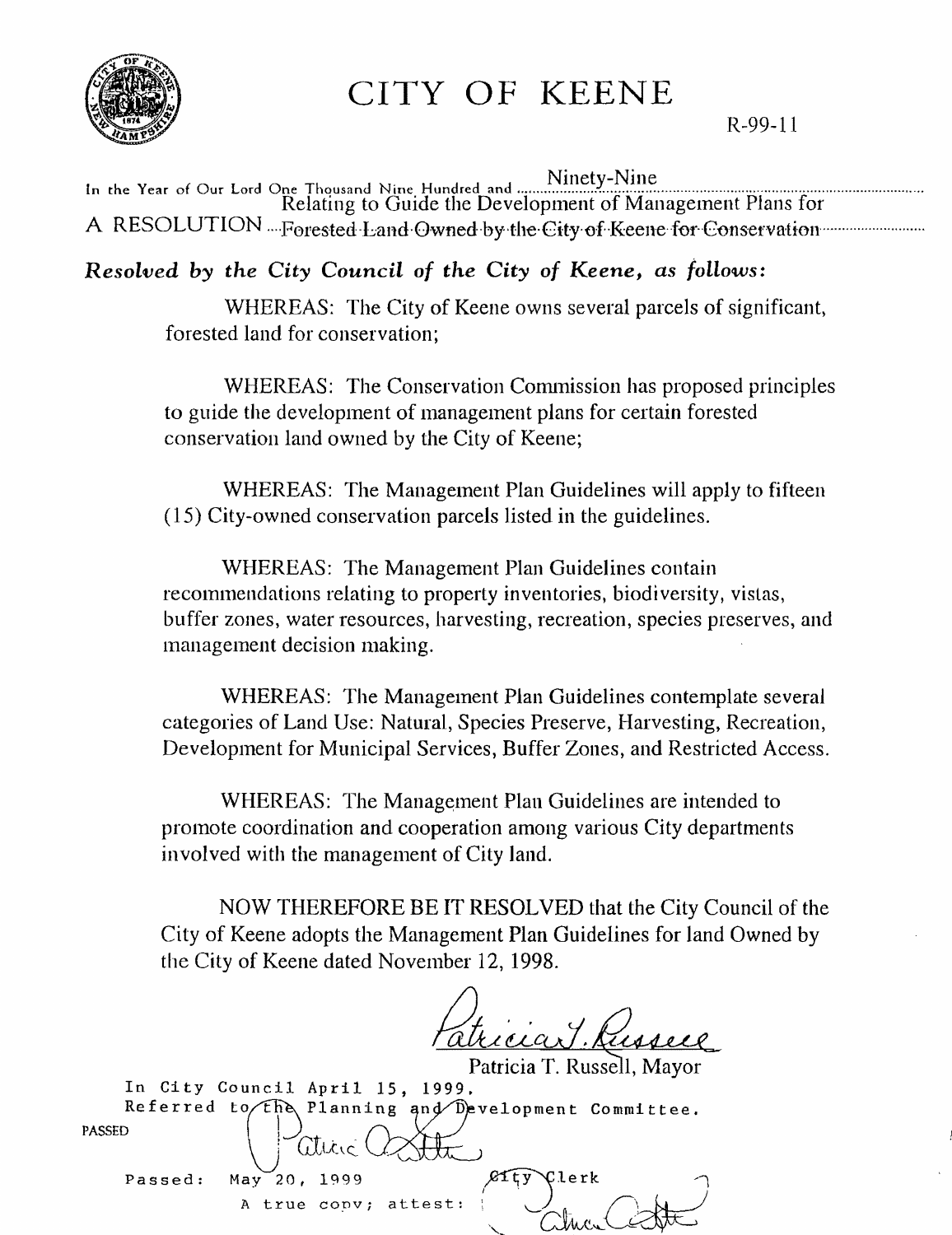# Proposed Management Plan Guidelines for Land Owned by the City of Keene

#### Proposed by the Keene Conservation Commission

This document contains principles to guide the development of management plans for forested land owned by the City of Keene for conservation. The guidelines apply to the following city land:

Beech Hill Robin Hood Forest Beaver Brook Falls Keene Forestry Park (near Airport) Stearns Hill Ashuelot River Park Tenant Swamp (north and south) Ash Swamp Brook Swamp *Dinsmoor* Woods Ladies Wildwood Park Forested areas of Wheelock Park Greater Goose Pond Forest (all City parcels contiguous from the Goose Pond and Drummer Hill parcels) Route 101 - Beaver Brook floodplain Roberts Parcel- Ash Swamp Brook south of Route 9 Three Mile Swamp

This list may be amended as needed from time to time.

The document also contains recommendations for a process which will be used to develop a plan for a particular property. Each plan will be specific to a property and to the time it is written. As knowledge and circumstances change, the plans can be changed as well.

Its recommendations relate to property inventories, biodiversity, vistas, buffer zones, water resources, harvesting, recreation, species preserves, and management decision making. It also recommends that these issues be viewed in the context of adjacent parcels.

City owned land is currently under the management of at least three City departments. Also more than one City board, commission, or Council Committee is involved with the management of City owned land. Several community groups and individuals have also taken an interest in how City owned 1and is managed .. This document is intended to promote coordination and cooperation among these groups, using shared management principles. .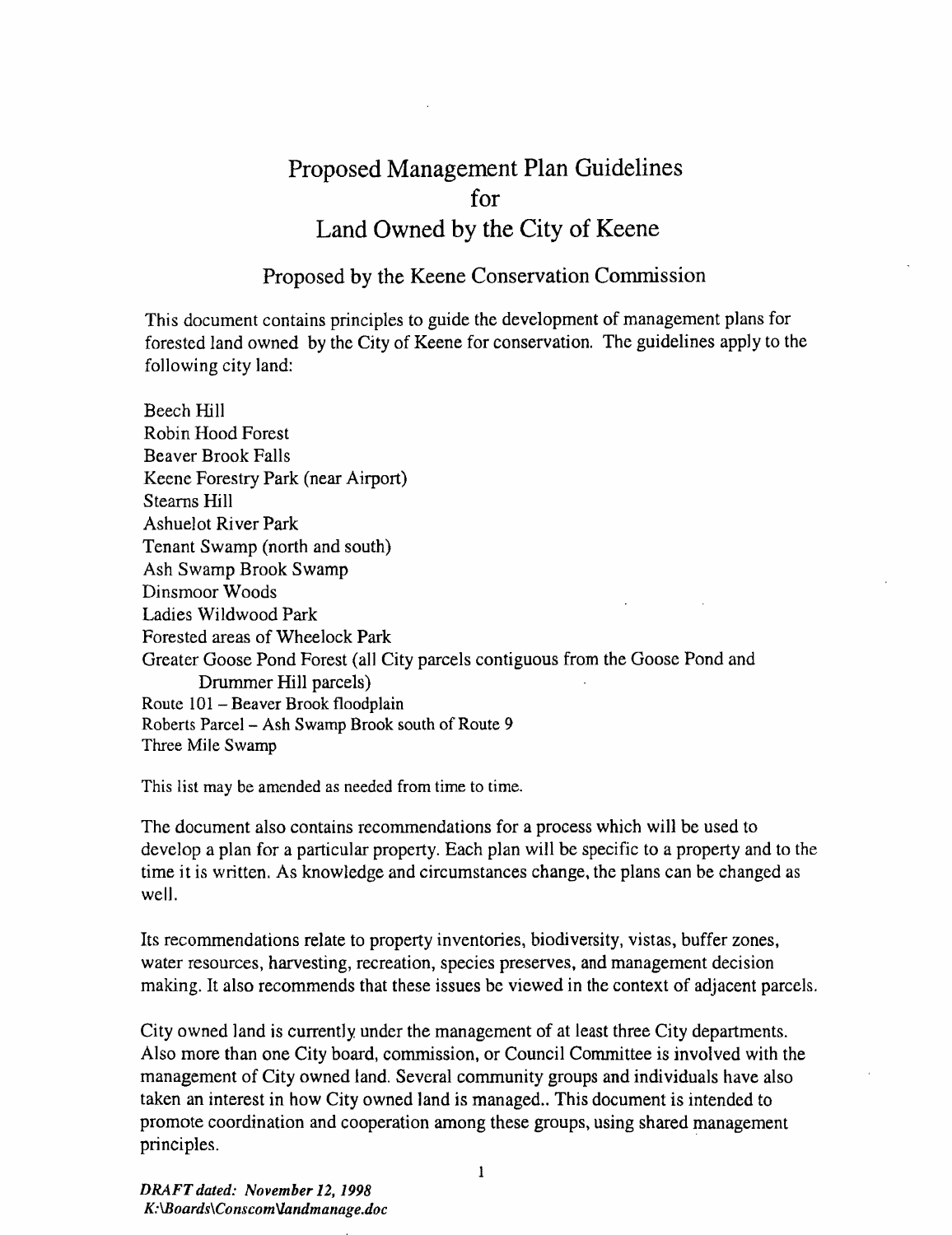City staff members are in the process of creating a map that shows all City owned land. When that map is completed, it should serve as a tool for the development of a coordinated plan for all public lands.

# OVERVIEW OF THE PLAN

Under this plan, parcels of land will be grouped into management units. A plan will be developed for each unit. The Conservation Commission or its subcommittee will work with city staff to develop the plan in the light of overall goals and guidelines. Data from a biological inventory of the property, a wetland delineation, soils inventory, history of uses and harvesting, and the status of adjacent properties will be gathered and considered. Each plan will have an appropriate time horizon and review schedule.

Final approval of a given management plan will be by the City Council. Approved plans will be written and kept on file in the Planning Department.

Several categories of land use are possible.

- 1) Natural; where nature takes its course.
- 2) Species preserve; in which management preserves habitats or species.
- 3) Harvesting; in which plants or animals are harvested.
- 4) Recreation; either low impact without facilities or high impact with facilities.
- 5) Development; for municipal services.
- 6) Buffer zones; which protect water resources, species, or vistas
- 7) Restricted Access, areas closed to the public for safety or security reasons.

The categories are not mutually exclusive. For example, some harvesting may be required to preserve species. Some recreation may be compatible with a species preserve area or a natural area.

Some land could be sold and the proceeds used in conservation work in the City. This might occur as part of a plan to acquire a large parcel, to recoup some of the cost.

These are public lands being managed by the government. Therefore the public should be able to enter and enjoy these lands in a manner which preserves them for others. Public access to areas around the airport, water supplies, or other public utilities may be restricted for safety and security purposes.

The proceeds of any harvest or sale of these lands should be used to carry out land management plans, or to acquire additional lands as part of the City of Keene Master Plan.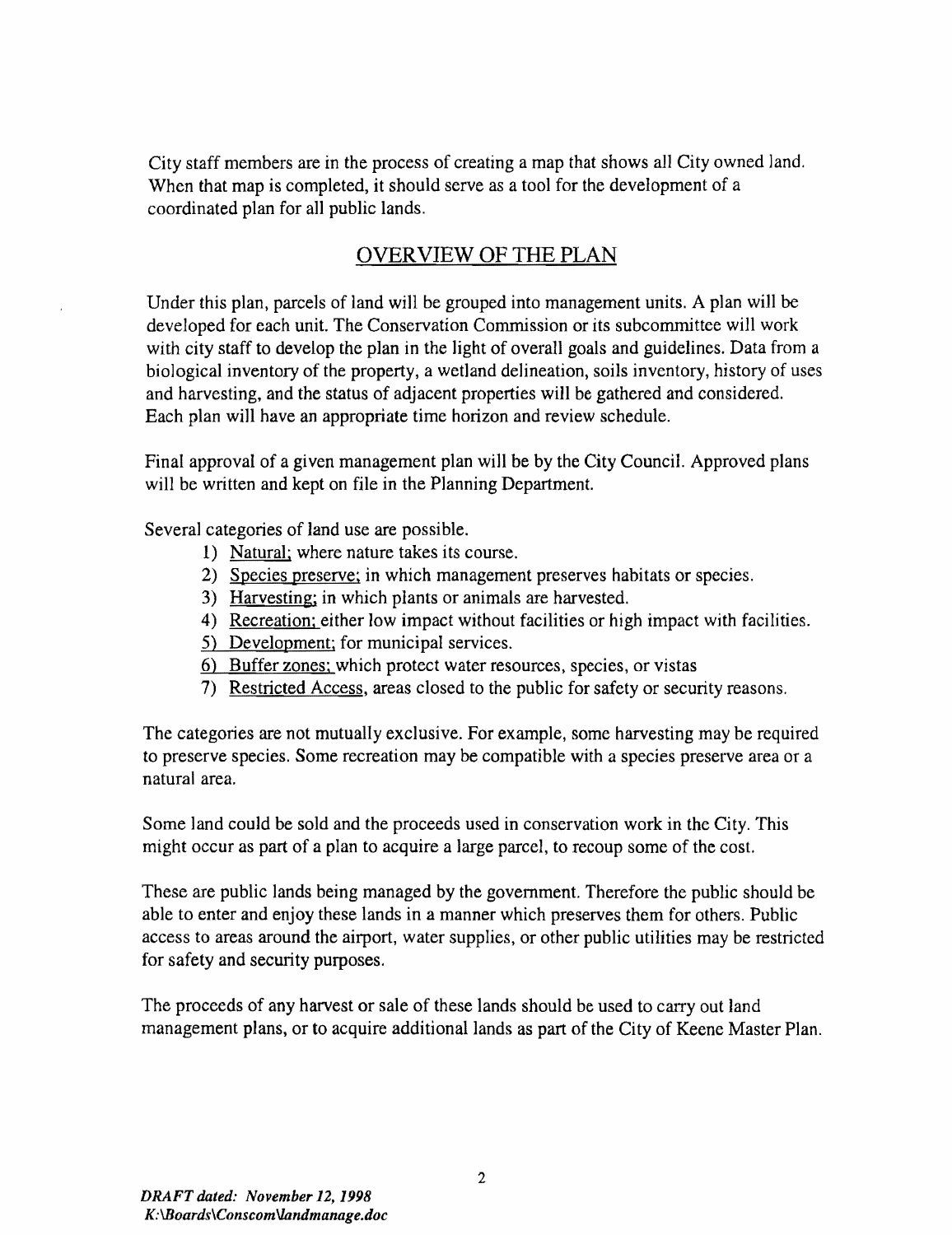### RECOMMENDATIONS

#### PROPERTY INVENTORY

Before a management plan is written for a given unit, an inventory will be made. The inventory will be a record of present and historical human use, and of the plants and animals that live on it or pass through it regularly. Information will also be collected on the soils and topography of the parcel. Of particular interest will be any endangered species, wetlands, or areas that affect the aquifer. All the data gathered will be considered in the writing of the management plan, to insure that the specific attributes of the unit are reflected in the plan.

#### BIODIVERSITY

Management plans should promote a variety of plant and animal populations. This variety brings the ecological benefit of adaptability to a catastrophic event such as a hurricane, fire, or insect infestation. It also provides marketing flexibility as the value of tree species shifts over time.

Some areas may be left alone to preserve species. Harvesting may enable other species to survive.

A broad view of all City lands needs to be kept. Each unit does not stand alone. It is part of a total ecological system of adjacent, regional, and statewide lands. Each plan should be consistent with statewide efforts to maintain and enhance New Hampshire's biological diversity.

#### VISTAS, TRAIL CORRIDORS, AND GREENWAYS

Some areas have been acquired to preserve the scenic hillsides or to provide scenic trails. The management plans for these areas should reflect that purpose. Such areas may be set aside from harvesting activity because that might damage the esthetic qualities of the unit.

Existing trails, woods roads, and scenic vistas should be maintained to provide the citizens of Keene the opportunity to enjoy their lands.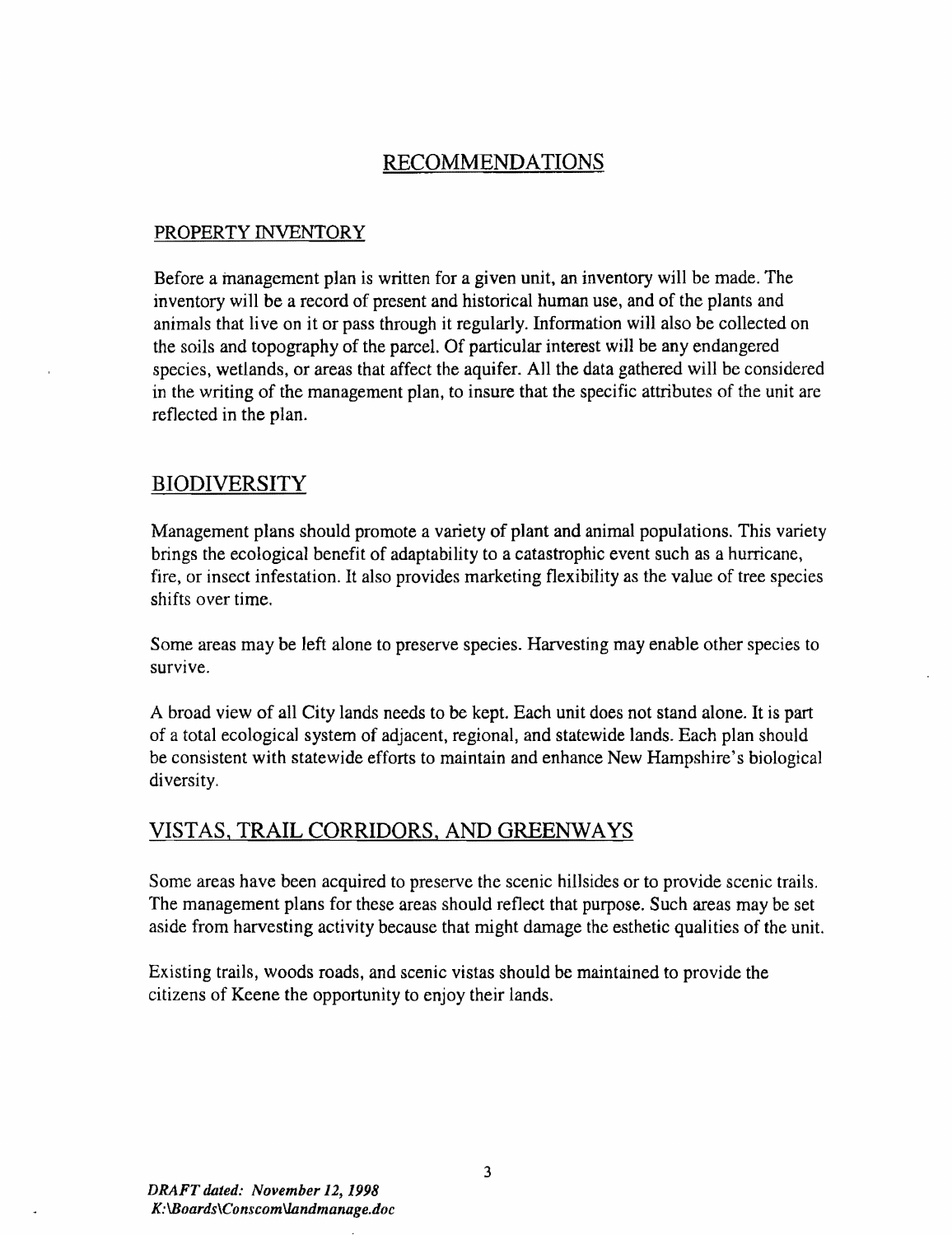# SPECIES PRESERVES

Some parcels may be managed with the goal of protecting certain species, including those which are threatened or endangered. The management plan for these areas would focus on preserving the ecosystems which support these species.

# WATER RESOURCES

Management plans should preserve water resources. Water resources such as wetlands, rivers, ponds, and acquifers, all contribute to the preservation of species diversity and to the quality of human life. This is an esthetic and ecological concern, and a concern for preserving a supply of fresh drinking water in City wells and reservoirs. Buffer zones contribute to achieving these goals.

The role of plants in filtering water entering the aquifer must be considered. Plants control soil erosion and assist with flood control. Water quality is improved.

#### BUFFER ZONES

Buffer zones should be included in any plan as a way of protecting water resources. These zones would not allow cutting. Buffer zones should follow current guidelines set forth in the New Hampshire Department of Resources and Economic Development; Division of Forests and Lands; Forest; Operations Manual. The manual will be kept on file with the management plans.

New trail locations should take into consideration any fragile or biologically significant areas where increased foot traffic could cause damage. Discretion must be used in creation of any maps or brochures of park open spaces so that sensitive areas receive only the number of visitors they can handle.

# HARVESTING

Harvesting may be part of a management plan. It can contribute to species preservation, or maintain vistas while providing revenue for use in management of other City land. It should never be contemplated as a purely economic activity, but should always be part of an ecological management plan.

Guidelines set forth in the New Hampshire Department of Resources and Economic Development; Division of Forests and Lands; Operations Manual should be followed.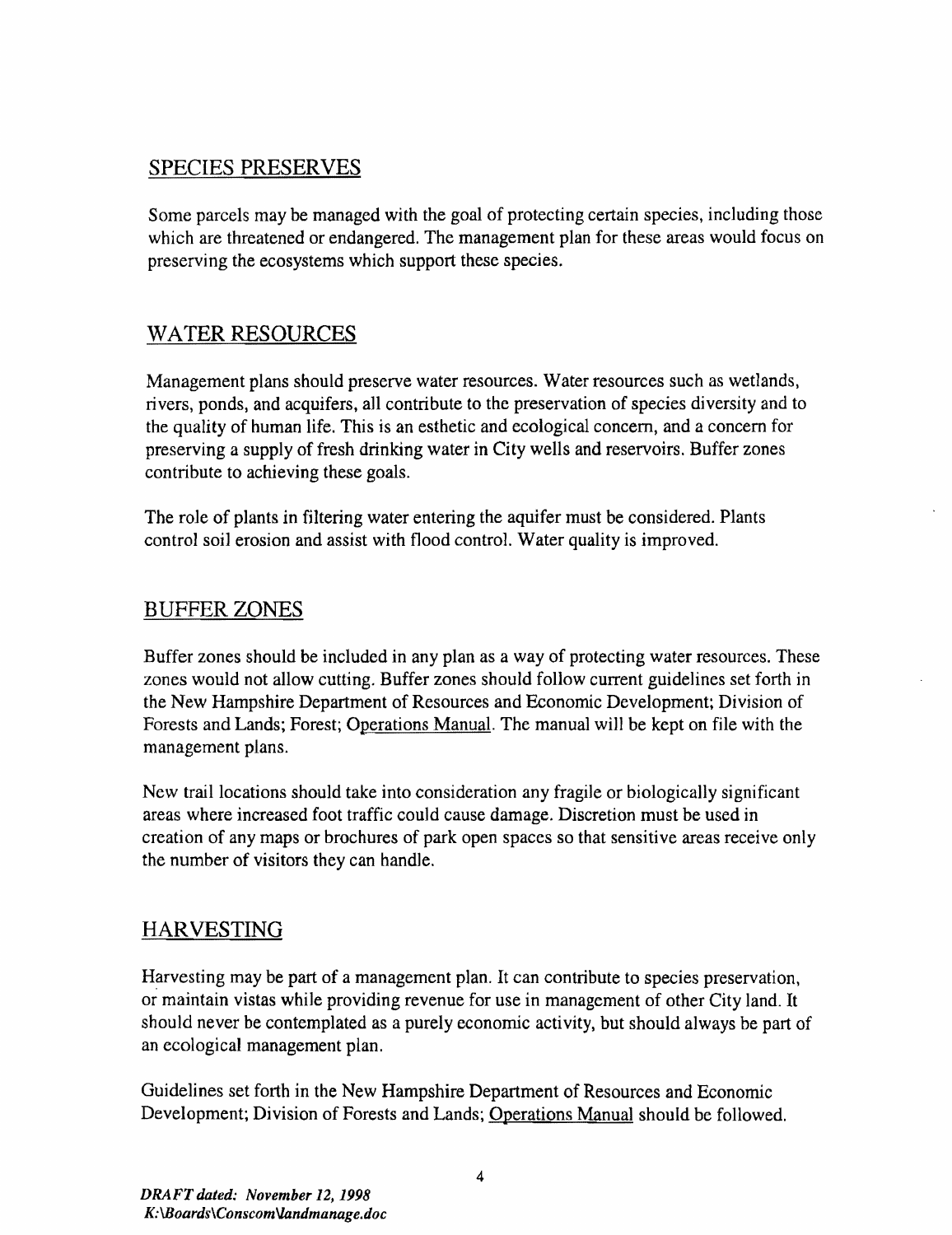# RECREATION

Recreational uses of City land could be viewed as a continuum from low impact uses without facilities, to high impact uses with sport and comfort facilities.

Low impact recreation would be activities such as hiking or cross country skiing, with picnicking on a carry in carry out basis. Such a use would be compatible with preserving species diversity, provided trails and maps are planned to protect sensitive locations or species.

As a part of an overall plan, some areas may be available for motorized sports or developed into more organized sports facilities such as basebal1 or tennis. Such a plan would be possible, as long as it included the consideration of the various issues noted elsewhere in this report.

#### MANAGEMENT DECISION MAKING

It is recommended that management plans be written jointly by a subcommittee of the Conservation Commission formed for that purpose and City staff responsible for overseeing the particular unit. The Conservation Commission can solicit input from the public and assist in gathering inventory data. The City may hire area professionals to conduct research on a management unit.

A management plan must be completed for a unit before any timber harvesting is done on it. Trails and vistas may be maintained until the plan is completed.

When the plan is written, it will be submitted to the appropriate committees of the City Council and to other boards or commissions for their review and comment. The plan will be revised to reflect the input of the various groups who have reviewed it. At the end of this process, the plan will be submitted to the City Council for adoption.

Once the plan is adopted, the plan will be carried out by the responsible City department. The Conservation Commission will serve as an advisory group to the department in carrying out the specifics of the plan.

Plans may be reviewed and changes adopted through this same process